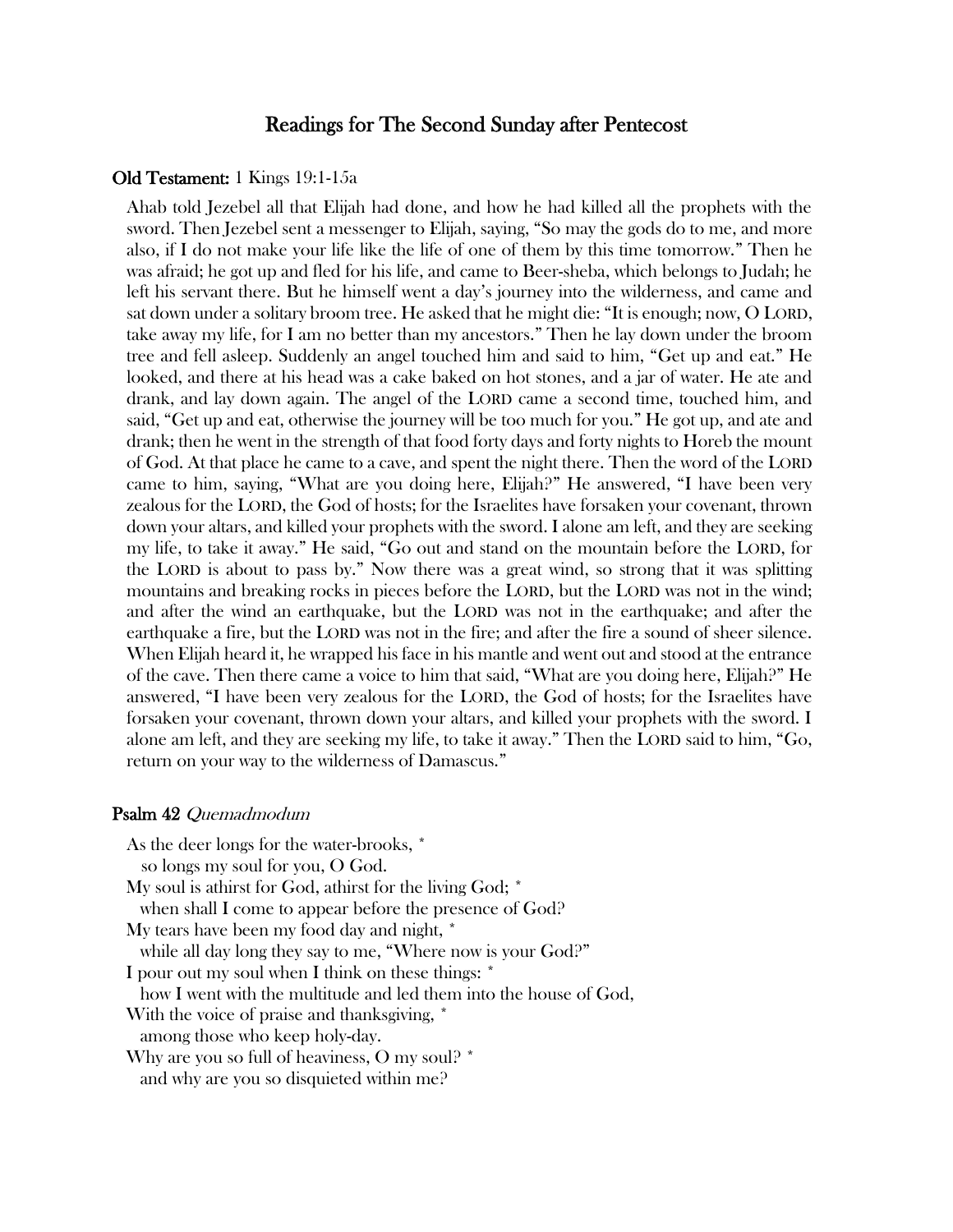Put your trust in God; \* for I will yet give thanks to him, who is the help of my countenance, and my God. My soul is heavy within me; \* therefore I will remember you from the land of Jordan, and from the peak of Mizar among the heights of Hermon. One deep calls to another in the noise of your cataracts; \* all your rapids and floods have gone over me. The LORD grants his loving-kindness in the daytime; \* in the night season his song is with me, a prayer to the God of my life. I will say to the God of my strength, "Why have you forgotten me? \* and why do I go so heavily while the enemy oppresses me?" While my bones are being broken, \* my enemies mock me to my face; All day long they mock me \* and say to me, "Where now is your God?" Why are you so full of heaviness, O my soul? \* and why are you so disquieted within me? Put your trust in God; \* for I will yet give thanks to him, who is the help of my countenance, and my God.

# New Testament: Galatians 3:23-29

Now before faith came, we were imprisoned and guarded under the law until faith would be revealed. Therefore the law was our disciplinarian until Christ came, so that we might be justified by faith. But now that faith has come, we are no longer subject to a disciplinarian, for in Christ Jesus you are all children of God through faith. As many of you as were baptized into Christ have clothed yourselves with Christ. There is no longer Jew or Greek, there is no longer slave or free, there is no longer male and female; for all of you are one in Christ Jesus. And if you belong to Christ, then you are Abraham's offspring, heirs according to the promise.

# Gospel: Luke 8:26-39

Jesus and his disciples arrived at the country of the Gerasenes, which is opposite Galilee. As he stepped out on land, a man of the city who had demons met him. For a long time he had worn no clothes, and he did not live in a house but in the tombs. When he saw Jesus, he fell down before him and shouted at the top of his voice, "What have you to do with me, Jesus, Son of the Most High God? I beg you, do not torment me" — for Jesus had commanded the unclean spirit to come out of the man. (For many times it had seized him; he was kept under guard and bound with chains and shackles, but he would break the bonds and be driven by the demon into the wilds.) Jesus then asked him, "What is your name?" He said, "Legion"; for many demons had entered him. They begged him not to order them to go back into the abyss. Now there on the hillside a large herd of swine was feeding; and the demons begged Jesus to let them enter these. So he gave them permission. Then the demons came out of the